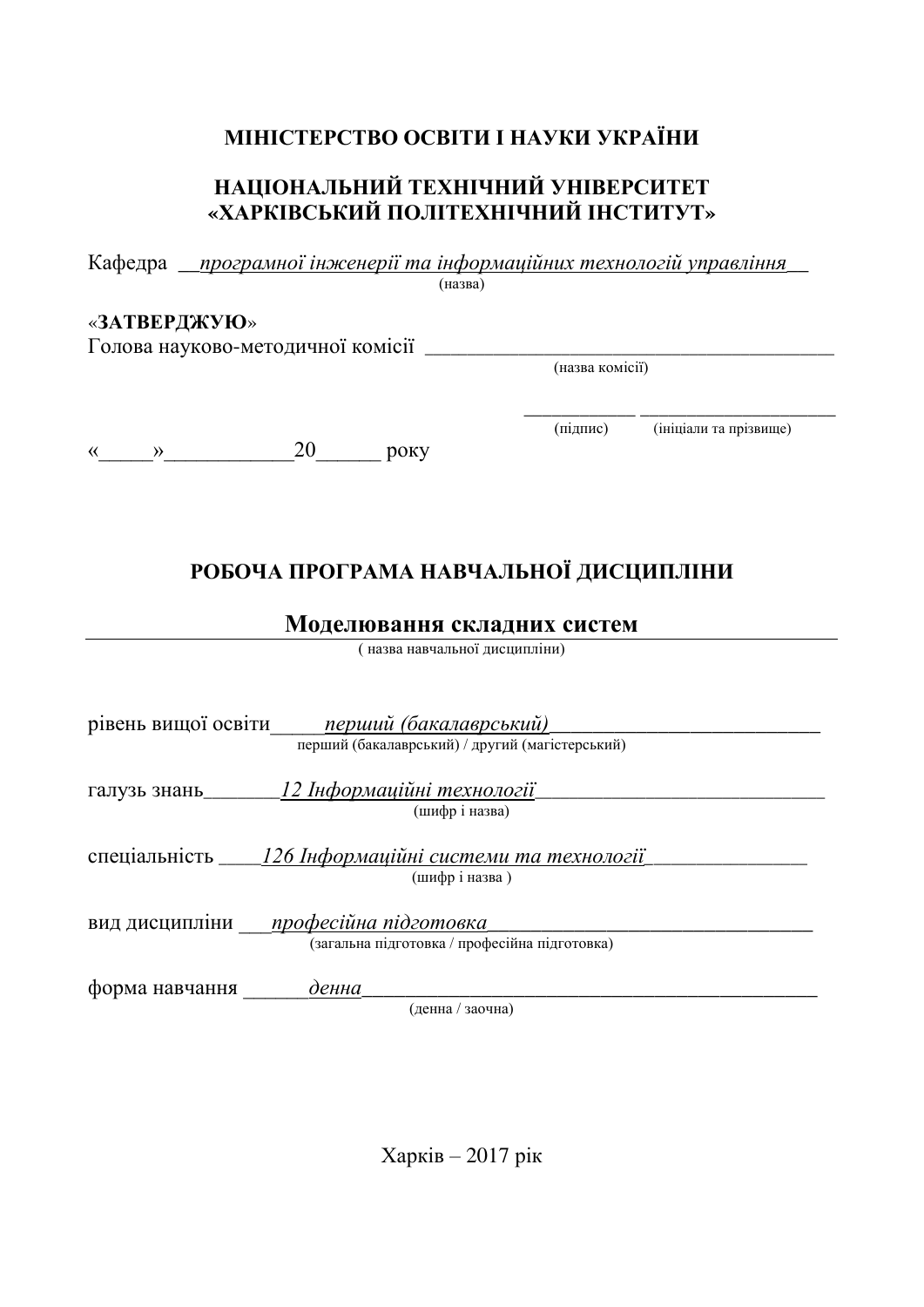### **ЛИСТ ЗАТВЕРДЖЕННЯ**

| Робоча програма з навчальної дисципліни |  |  |
|-----------------------------------------|--|--|

Моделювання складних систем

(назва дисципліни)

Розробники:

\_\_*ɞɟɤɚɧ, ɞ.ɬ.ɧ. ,ɩɪɨɮ..*\_\_\_\_\_\_\_\_\_\_ \_\_\_\_\_\_\_\_\_\_\_\_\_\_ *І.П.Гɚɦɚɸɧ\_\_\_\_\_\_\_* —<br>(посада, науковий ступінь та вчене звання)

Робоча програма розглянута та затверджена на засіданні кафедри

\_\_\_\_\_\_\_\_\_\_\_\_\_\_\_\_\_\_\_\_\_\_\_\_\_\_\_\_\_\_\_\_\_\_\_\_\_\_\_\_\_\_\_\_\_\_\_\_\_\_\_\_\_\_\_\_\_\_\_\_\_\_\_\_\_\_\_\_\_\_\_\_\_\_ (назва кафедри) Протокол від « $31 \longrightarrow$  серпня 2017 року №  $1$ Ɂɚɜɿɞɭɜɚɱ ɤɚɮɟɞɪɢ \_\_\_\_\_\_\_\_\_\_\_\_\_\_\_ \_\_\_\_\_\_\_\_\_\_\_\_\_\_\_\_\_\_\_ \_\_\_\_\_\_\_\_\_\_\_\_\_\_\_\_\_\_\_\_\_\_\_\_\_\_\_ (ініціали та прізвище)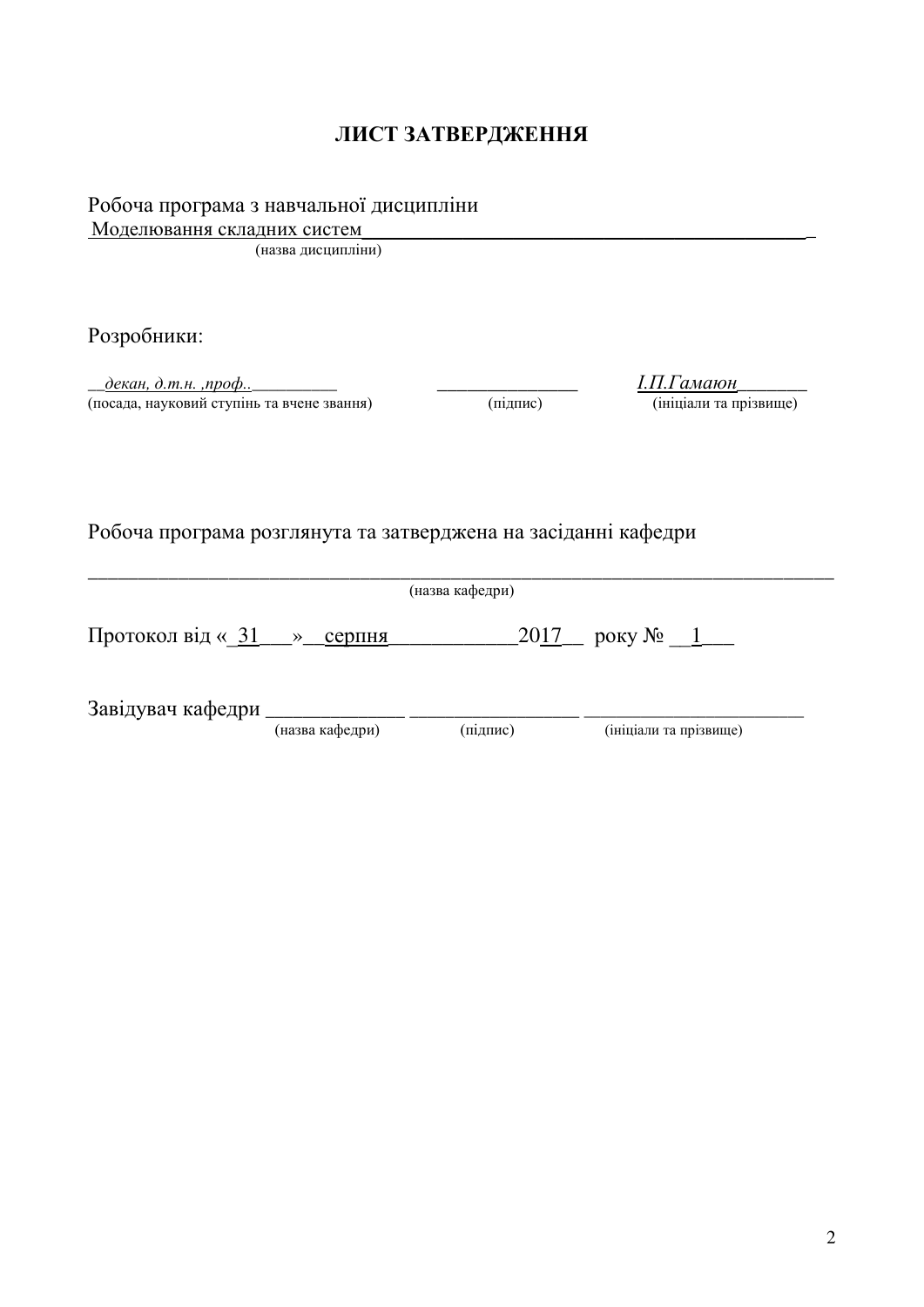# **ЛИСТ ПЕРЕЗАТВЕРДЖЕННЯ РОБОЧОЇ НАВЧАЛЬНОЇ ПРОГРАМИ**

|                 |          |           | Підпис голови НМК (для дисциплін         |
|-----------------|----------|-----------|------------------------------------------|
|                 |          |           | загальної підготовки та дисциплін        |
| Дата засідання  | Номер    | Підпис    | професійної підготовки за спеціальністю) |
| кафедри -       | протокол | завідувач | або завідувача випускової кафедри (для   |
| розробника РПНД |          | а кафедри | дисциплін професійної підготовки зі      |
|                 |          |           | спеціалізації, якщо РПНД розроблена не   |
|                 |          |           | випусковою кафедрою)                     |
|                 |          |           |                                          |
|                 |          |           |                                          |
|                 |          |           |                                          |
|                 |          |           |                                          |
|                 |          |           |                                          |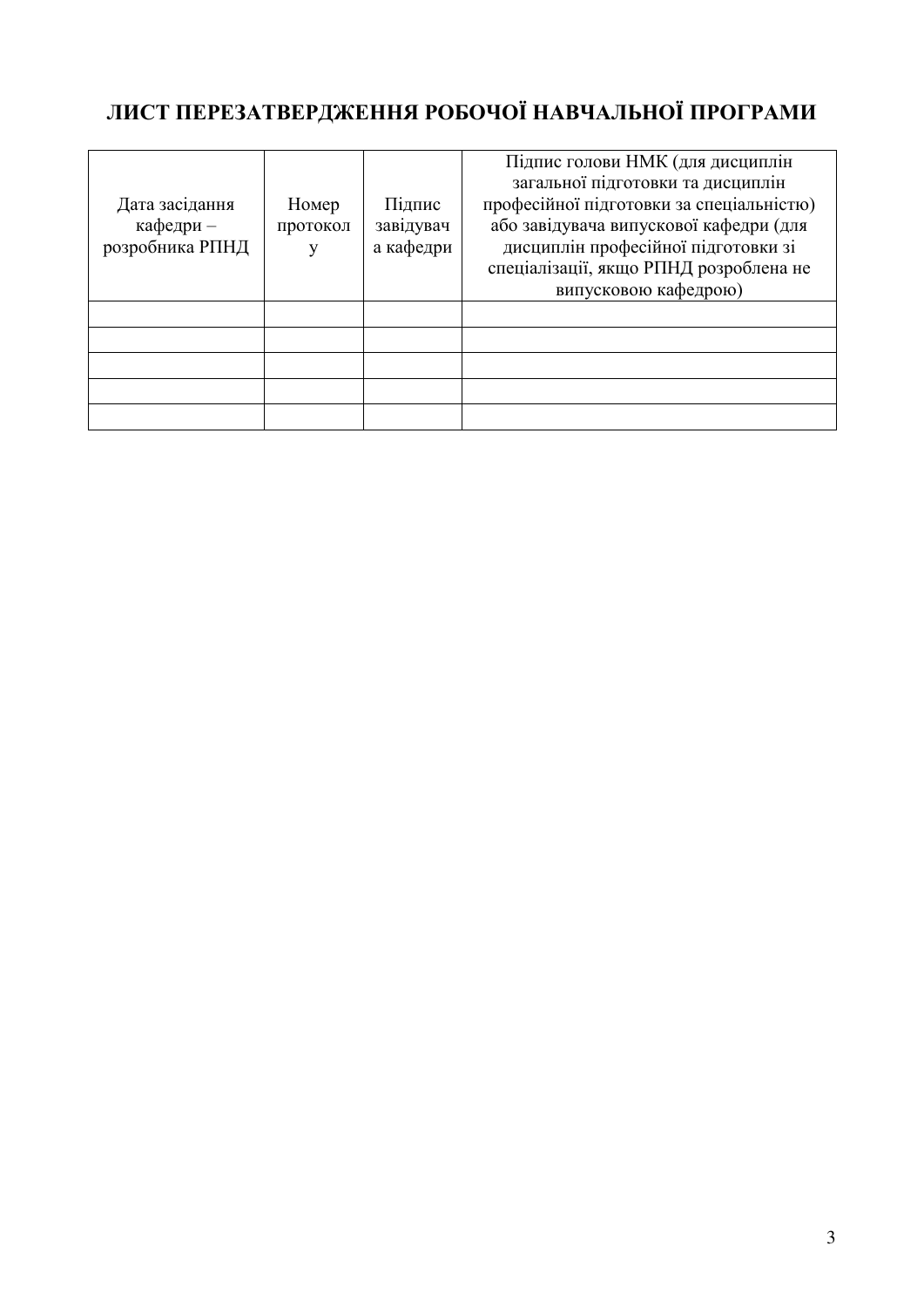## МЕТА, КОМПЕТЕНТНОСТІ, РЕЗУЛЬТАТИ НАВЧАННЯ ТА СТРУКТУРНО-ЛОГІЧНА СХЕМА ВИВЧЕННЯ НАВЧАЛЬНОЇ ДИСЦИПЛІНИ

Метою навчальної дисципліни "Моделювання складних систем" є вивчення основних принципів та засобів імітаційного моделювання та технології його застосування для проведення дослідження складних об'єктів та систем

### Компетентності·

Загальні компетентності:

- Здатність застосовувати знання у практичних ситуаціях.
- Знання та розуміння предметної області та розуміння професійної ліяльності.
- Здатність вчитися і оволодівати сучасними знаннями.

– Здатність до пошуку, оброблення та аналізу інформації з різних джерел. Спеціальні (фахові) компетентності:

- Основні принципи побудови імітаційної моделі та правила її виконання з метою отримання статистики моделювання.
- Поняття модельного часу та способи його ведення.
- Основні формальні схеми (засоби), які застосовуються для побудови імітаційної молелі.
- Основи планування та проведення експериментів з моделями систем з метою отримання інформації, обробка якої дозволяє отримати характеристики системи, що лосліджується.
- Основні етапи технології побудови імітаційної моделі.

## **Нормативний зміст підготовки здобувачів вищої освіти, сформульований у** термінах результатів навчання

| Класифікація      | Знання         | Уміння         | Комунікація       | Автономія та   |
|-------------------|----------------|----------------|-------------------|----------------|
| компетентностей   |                |                |                   | відповідальніс |
| за НРК            |                |                |                   | TЬ             |
| Здатність         | Знати,         | Проводити      | Здатність         | Самостійно     |
| приймати участь у | розуміти і     | передпроектне  | ефективно         | встановлювати  |
| проектуванні ІСТ, | застосовувати  | обстеження     | формувати         | відповідність  |
| включаючи         | ефективні      | предметної     | комунікаційні     | M12K           |
| проведення        | підходи щодо   | області,       | стратегії в сфері | елементами,    |
| моделювання       | проектування   | системний      | організації       | відношеннями   |
| (формальний опис) | інформаційних  | аналіз об'єкта | процесу           | та процесами у |
| структури,        | систем.        | проектування.  | побудови          | об'єкті, що    |
| поведінки та      | Знати,         | Вибирати       | моделей           | моделюється,   |
| процесів          | розуміти       | вихідні дані   | складних          | та його моделі |
| функціонування.   | <b>ОСНОВН1</b> | ДЛЯ            | систем.           | прямого опису  |
| Здатність         | процеси, фази  | проектування,  |                   | на прикладі    |
| застосовувати і   | та ітерації    | керуючись      |                   | побудови       |
| розвивати         | ЖИТТЄВОГО      | формальними    |                   | моделі.        |
| фундаментальні і  | ЦИКЛУ          | методами       |                   |                |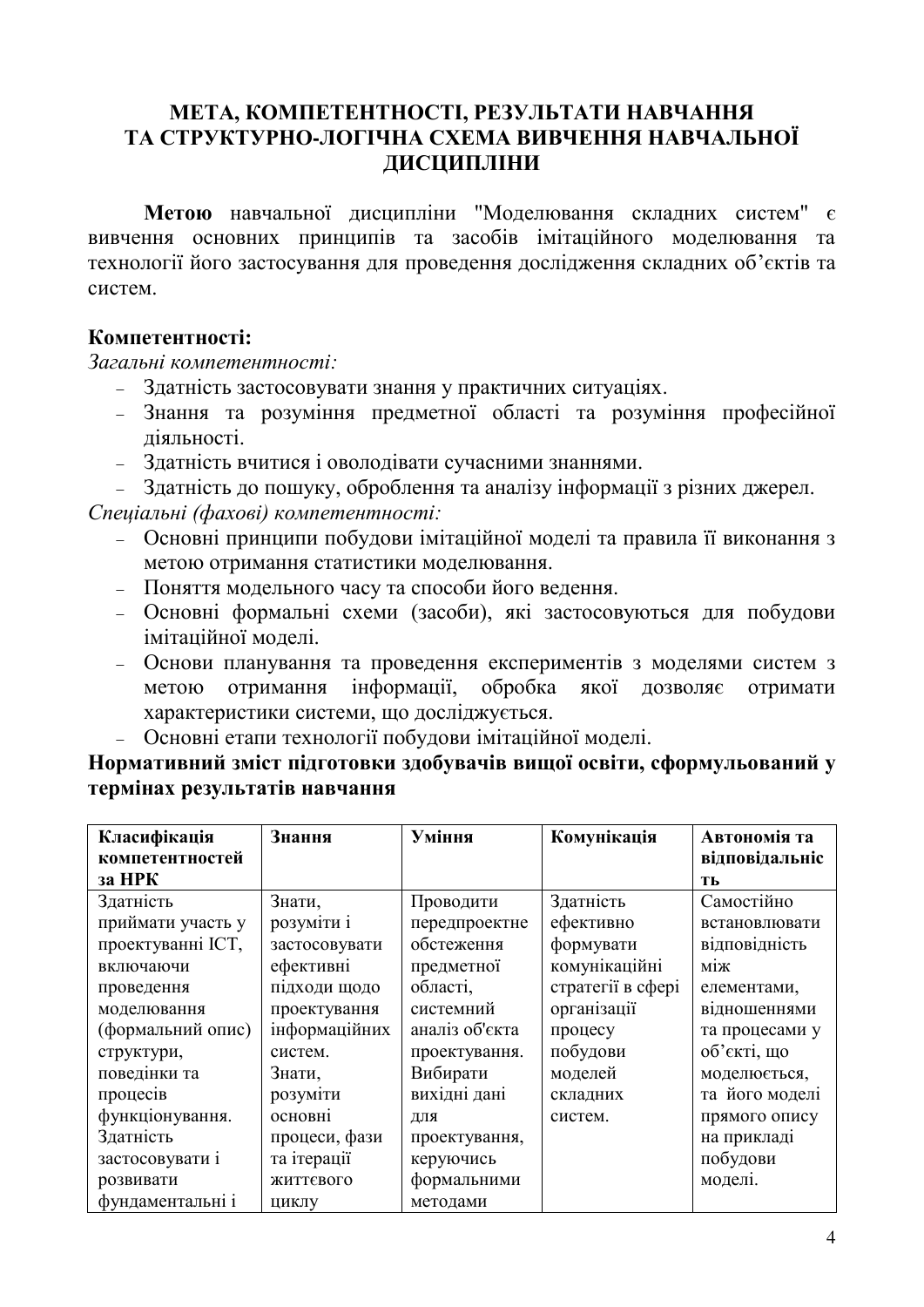| міждисциплінарні    | інформаційних | опису вимог та |  |
|---------------------|---------------|----------------|--|
| знання для          | систем.       | моделювання.   |  |
| успішного           |               |                |  |
| розв'язання         |               |                |  |
| завдань з розробки, |               |                |  |
| впровадження та     |               |                |  |
| супроводу           |               |                |  |
| інформаційних       |               |                |  |
| систем.             |               |                |  |

# Структурно-логічна схема вивчення навчальної дисципліни

| Попередні дисципліни:        | Наступні дисципліни:           |
|------------------------------|--------------------------------|
| Комп'ютерна математика 1-3   | Випускна кваліфікаційна робота |
| Алгоритми та структури даних |                                |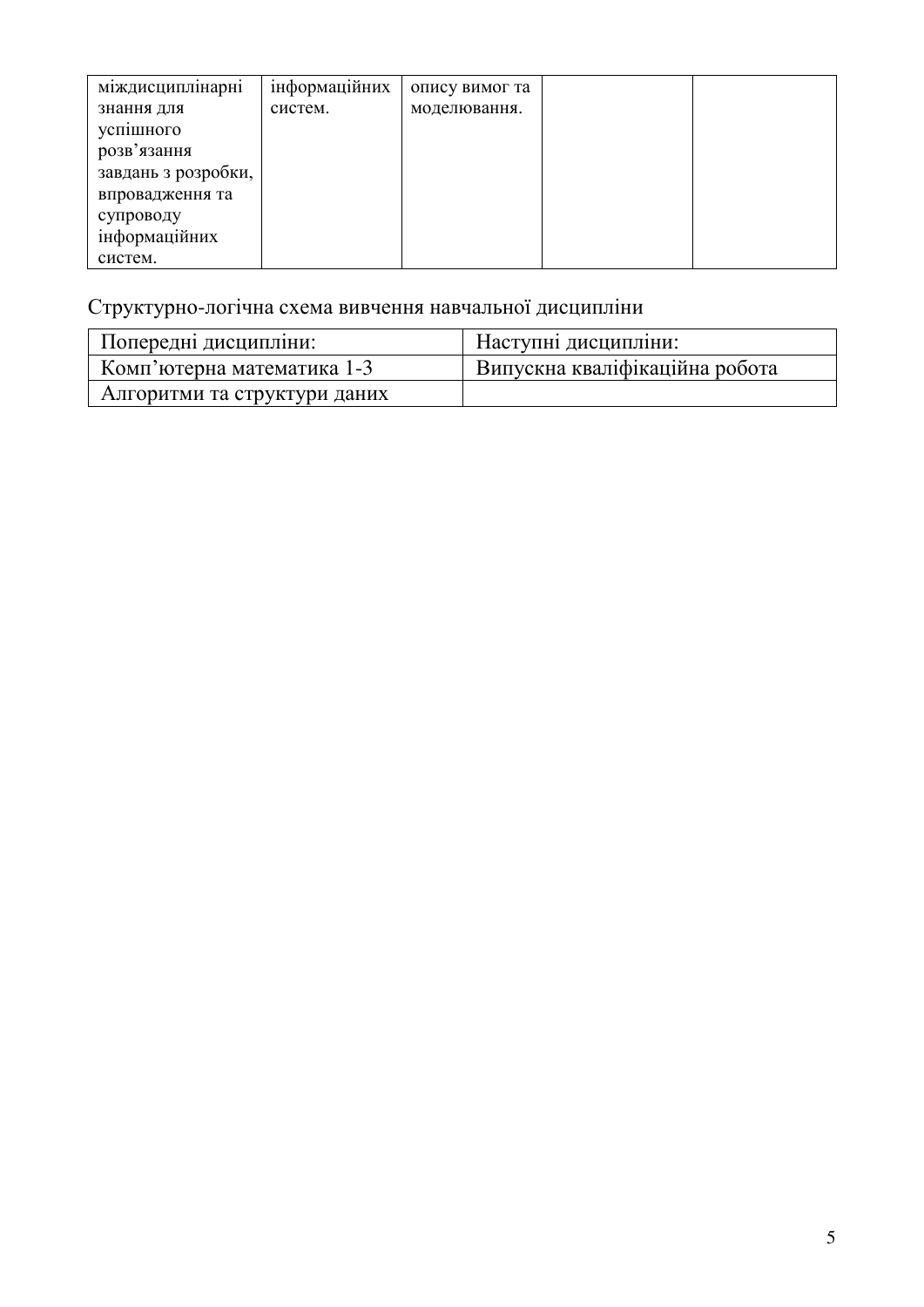# ОПИС НАВЧАЛЬНОЇ ДИСЦИПЛІНИ

(розподіл навчального часу за семестрами та видами навчальних занять)

| 8         | 1              | Семестр                                                                                                              |                                        |
|-----------|----------------|----------------------------------------------------------------------------------------------------------------------|----------------------------------------|
| 150<br>/5 | $\overline{2}$ | TS<br>кредитів Е<br>обсяг<br>Загальний<br>годин)                                                                     |                                        |
| 50        | 3              | Аудиторні заняття<br>$($ годин $)$                                                                                   |                                        |
| 100       | 4              | Самостійна робота<br>(годин)                                                                                         | <b>3 них</b>                           |
| 30        | 5              | Лекції                                                                                                               |                                        |
| 20        | 6              | RITRHES<br>Лабораторні                                                                                               | За видами аудиторних<br>занять (годин) |
|           | 7              | заняття, семінари<br>Практичні                                                                                       |                                        |
|           | 8              | завдання студентів<br>$\mathbb{P} \mathbb{E}$<br>$\mathbf{P}_{\cdot}$<br>$\sim$<br>KP, PT,<br>Індивідуальні<br>(KII, |                                        |
| 1         | 9              | Контрольні роботи<br>(кількість робіт)                                                                               | Поточний<br>контроль                   |
|           | 10             | Залік                                                                                                                | контроль                               |
| $\ddag$   | 11             | Екзамен                                                                                                              | Семестровий                            |

Співвідношення кількості годин аудиторних занять до загального обсягу складає 33% (%):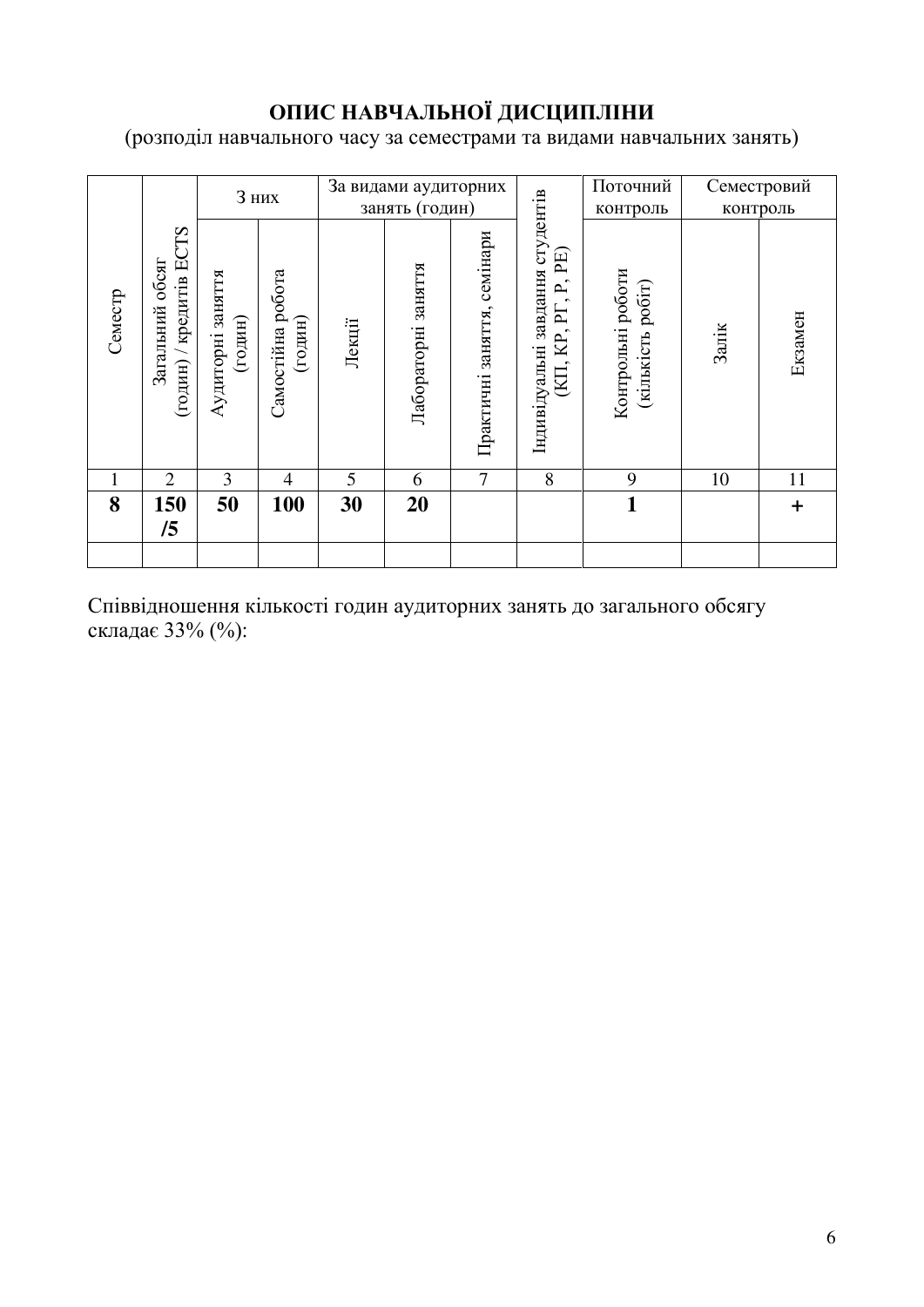# СТРУКТУРА НАВЧАЛЬНОЇ ДИСЦИПЛІНИ

| $N_{2}$ $3/\Pi$ . | Види навчальних занять<br>$(\Pi, \Pi$ 3, $\Pi$ 3, $\mathrm{CP}$ | Кількість годин           | Номер семестру (якщо дисципліна викладається<br>у декількох семестрах).<br>Назви змістових модулів.<br>Найменування тем та питань кожного заняття.<br>Завдання на самостійну роботу.                                                                                                                                                                                                                                                              | Рекомендована література<br>базова, допоміжна |
|-------------------|-----------------------------------------------------------------|---------------------------|---------------------------------------------------------------------------------------------------------------------------------------------------------------------------------------------------------------------------------------------------------------------------------------------------------------------------------------------------------------------------------------------------------------------------------------------------|-----------------------------------------------|
| $\mathbf{1}$      | $\overline{2}$                                                  | 3                         | $\overline{4}$                                                                                                                                                                                                                                                                                                                                                                                                                                    | 5                                             |
|                   |                                                                 |                           | Змістовий модуль 1. Моделювання складних систем                                                                                                                                                                                                                                                                                                                                                                                                   |                                               |
|                   | Л<br>CP                                                         | $\overline{2}$<br>10      | Тема<br>Моделювання<br>$\mathbf{1}$<br>пізнання<br>ЯК<br>метод<br>Класифікація<br>видів<br>ïх<br>моделювання<br>та<br>Загальні положення<br>формалізації<br>характеристик.<br>складної системи. Неперервно -детерміновані моделі.                                                                                                                                                                                                                 |                                               |
|                   | Л                                                               | 4                         | Тема 2 Неперервно-детерміновані моделі на основі                                                                                                                                                                                                                                                                                                                                                                                                  |                                               |
|                   | ЛР                                                              | $\overline{4}$            | диференційних рівнянь з запізнілими аргументами та                                                                                                                                                                                                                                                                                                                                                                                                |                                               |
|                   | CP                                                              | 20                        | кінцево-різницевих<br>рівнянь.<br>Дискретно-<br>детерміновані моделі на основі кінцевих автоматів.<br>Використання<br>наслідками<br>автоматів<br>3<br>та<br>нестаціонарних автоматів для побудови аналітичних<br>моделей. Дискретно-стохастичні моделі на основі<br>імовірносних автоматів.                                                                                                                                                       |                                               |
|                   | Л<br>$\prod P$<br>CP                                            | 4<br>$\overline{4}$<br>20 | Тема 3 Неперервно-стохастичні моделі на основі<br>масового<br>обслуговування.<br>Узагальнення<br>систем<br>моделі.<br>Поняття<br>агрегату.<br>Характеристика<br>узагальненої динамічної системи<br>з дискретним<br>втручанням випадку. Кусково-лінійний агрегат та<br>його використання для побудування аналітичної<br>моделі. Метод стохастичного моделювання та його<br>рішення<br>використання<br>стохастичних<br>ДЛЯ<br>детермінованих задач. |                                               |
|                   | Л<br>$\prod P$<br>CP                                            | 4<br>$\overline{4}$<br>10 | Тема 4 Псевдовипадкові числа та процедури їх<br>генерації. Моделювання випадкових подій та простих<br>ланцюгів.<br>Методи<br>марковських<br>моделювання<br>неперервних та дискретних випадкових величин.<br>Універсальні<br>приблизні<br>методи<br>моделювання<br>випадкових величин та процесів.                                                                                                                                                 |                                               |
|                   | Л<br>CP                                                         | 4<br>10                   | Тема 5 Моделі сполучення елементів суцільної<br>системи. Схема сполучення в канонічній формі.<br>Однорівневі та багаторівневі схеми сполучення в                                                                                                                                                                                                                                                                                                  |                                               |
|                   |                                                                 |                           | канонічній<br>формі. Опис об'єктів<br>3i<br>змінною,<br>стохастичною та керованою структурою.                                                                                                                                                                                                                                                                                                                                                     |                                               |
|                   | Л                                                               | 4                         | Тема 6 Імітаційне моделювання та основні випадки                                                                                                                                                                                                                                                                                                                                                                                                  |                                               |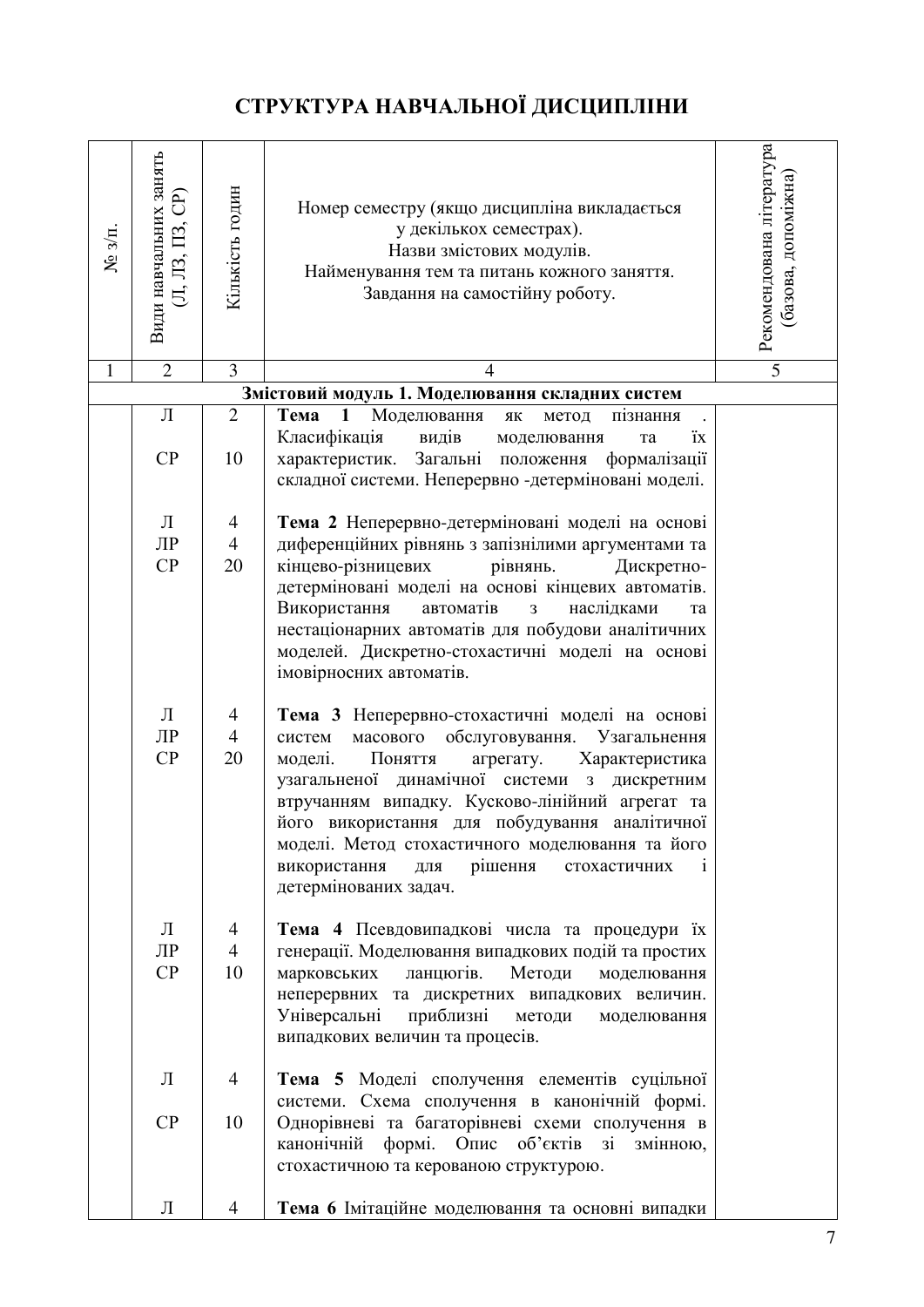|         | CP        | 10             | його використання. Поняття модельного часу і<br>основні способи його введення. Загальна схема<br>моделі. Основні формалізми<br>імітаційної<br>ДЛЯ<br>побудови імітаційних<br>моделей.<br>Планування<br>експериментів з моделями систем. Фактор, рівень<br>фактору, реакція, поверхня реакції. |
|---------|-----------|----------------|-----------------------------------------------------------------------------------------------------------------------------------------------------------------------------------------------------------------------------------------------------------------------------------------------|
|         | Л         | $\overline{4}$ | Тема 7 Матриці планування. Види експериментів та                                                                                                                                                                                                                                              |
|         | $\prod P$ | 4              | їх характеристики. Основні проблеми стратегічного                                                                                                                                                                                                                                             |
|         | CP        | 10             | та тактичного планування експериментів з моделями.                                                                                                                                                                                                                                            |
|         |           |                | Правила зупинення експериментів з імітатором та                                                                                                                                                                                                                                               |
|         |           |                | способи їх реалізації. Методи обробки інформації з                                                                                                                                                                                                                                            |
|         |           |                | особливостей<br>врахуванням<br>проведення                                                                                                                                                                                                                                                     |
|         |           |                | експериментів з моделями.                                                                                                                                                                                                                                                                     |
|         | Л         | 4              | Тема 8 Задачі кореляційного, регресійного та                                                                                                                                                                                                                                                  |
|         | ЛР        | 4              | дисперсного аналізу при обробці результатів                                                                                                                                                                                                                                                   |
|         | CP        | 10             | Основні<br>технології<br>експерименту.<br>етапи                                                                                                                                                                                                                                               |
|         |           |                | моделювання складних систем та їх характеристики.                                                                                                                                                                                                                                             |
|         |           |                | Технологічні етапи випробування та експлуатації                                                                                                                                                                                                                                               |
|         |           |                | імітаційних<br>моделей.<br>Використання<br>MOB                                                                                                                                                                                                                                                |
|         |           |                | моделювання для реалізації на ЕОМ моделі складної                                                                                                                                                                                                                                             |
|         |           |                | системи.                                                                                                                                                                                                                                                                                      |
| Разом   |           | 150            |                                                                                                                                                                                                                                                                                               |
| (годин) |           |                |                                                                                                                                                                                                                                                                                               |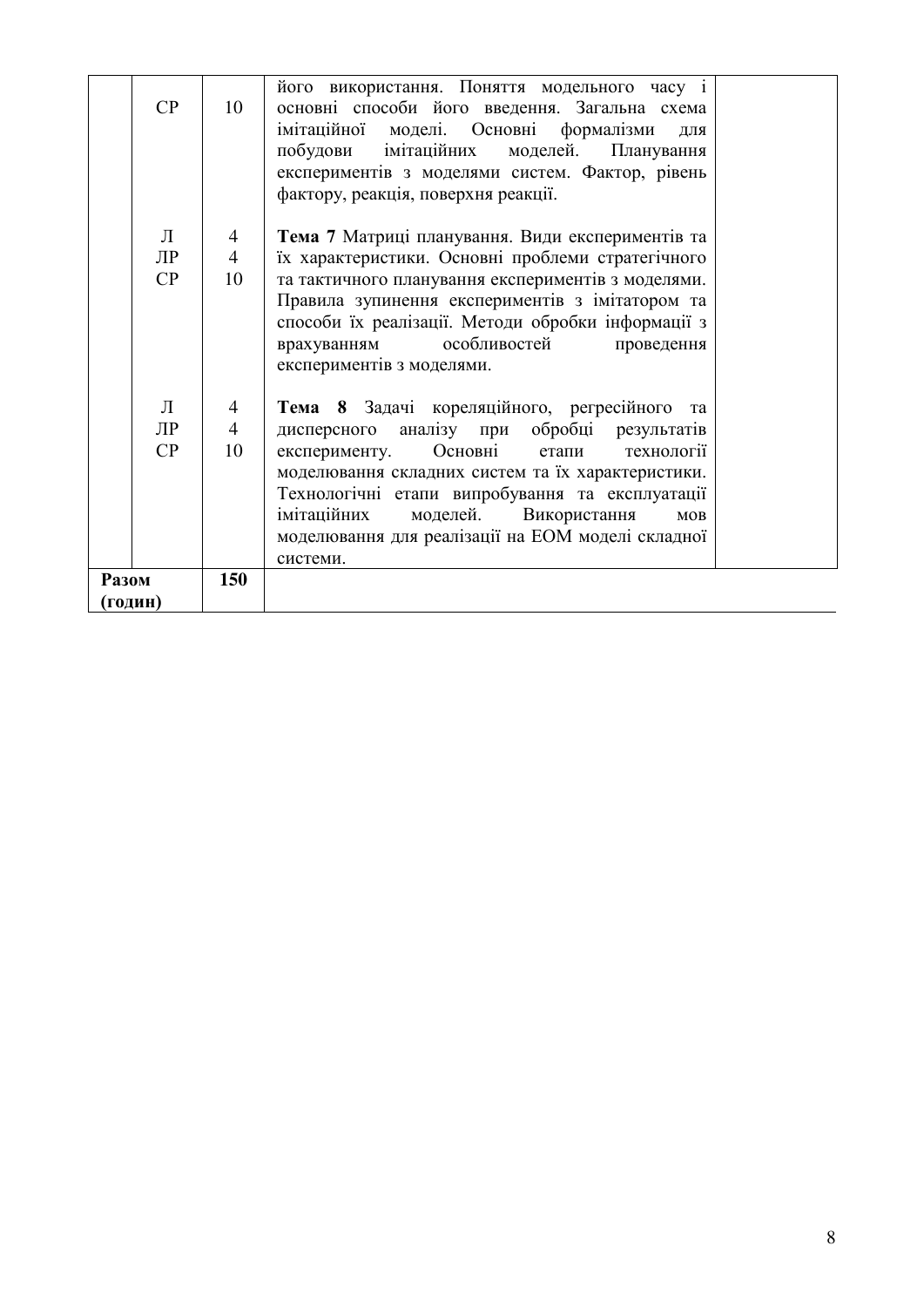# САМОСТІЙНА РОБОТА

| $N_2$<br>$3/\Pi$ | Назва видів самостійної роботи                               | Кількість<br>ГОДИН |  |  |
|------------------|--------------------------------------------------------------|--------------------|--|--|
|                  | Опрацьовування лекційного матеріалу                          |                    |  |  |
|                  | Підготовка до практичних (лабораторних, семінарських) занять | 10                 |  |  |
| 3                | Самостійне вивчення тем та питань, які не викладаються       |                    |  |  |
|                  | на лекційних заняттях                                        | 40                 |  |  |
|                  | Виконання індивідуального завдання:                          | 40                 |  |  |
|                  | Інші види самостійної роботи                                 |                    |  |  |
|                  | <b>Разом</b>                                                 | 100                |  |  |

# ПИТАННЯ ДЛЯ САМОСТІЙНОГО ВИВЧЕННЯ

- 1. Системи масового обслуговування (СМО) і їх характеристика.
- 2. Системи з одним пристроєм обслуговування.
- 3. Основи моделювання дискретних подій у СМО.
- 4. Багатоканальні СМО.
- 5. Загальні віломості шоло сіток.
- 6. Операційний аналіз імовірностних сіток.
- 7. Операційні залежності.
- 8. Аналіз вузьких місць сіток.
- 9. Метод статистичних випробувань.
- 10. Моделювання дискретних випадкових величин.
- 11. Моделювання неперервних випадкових величин.
- 12. Збирання статистичних даних для отримання оцінок характеристик випалкових величин.
- 13. Визначення кількості реалізацій під час моделювання випадкових величин.
- 14. Об'єкти.
- 15. Годинник модельного часу.
- 16. Типи операторів.
- 17. Внесення транзактів в модель. Блок GENERATE.
- 18. Вилучення транзактів з моделі Блок TERMINATE.
- 19. Елементи, що відображують одноканальні обслуговуючі пристрої.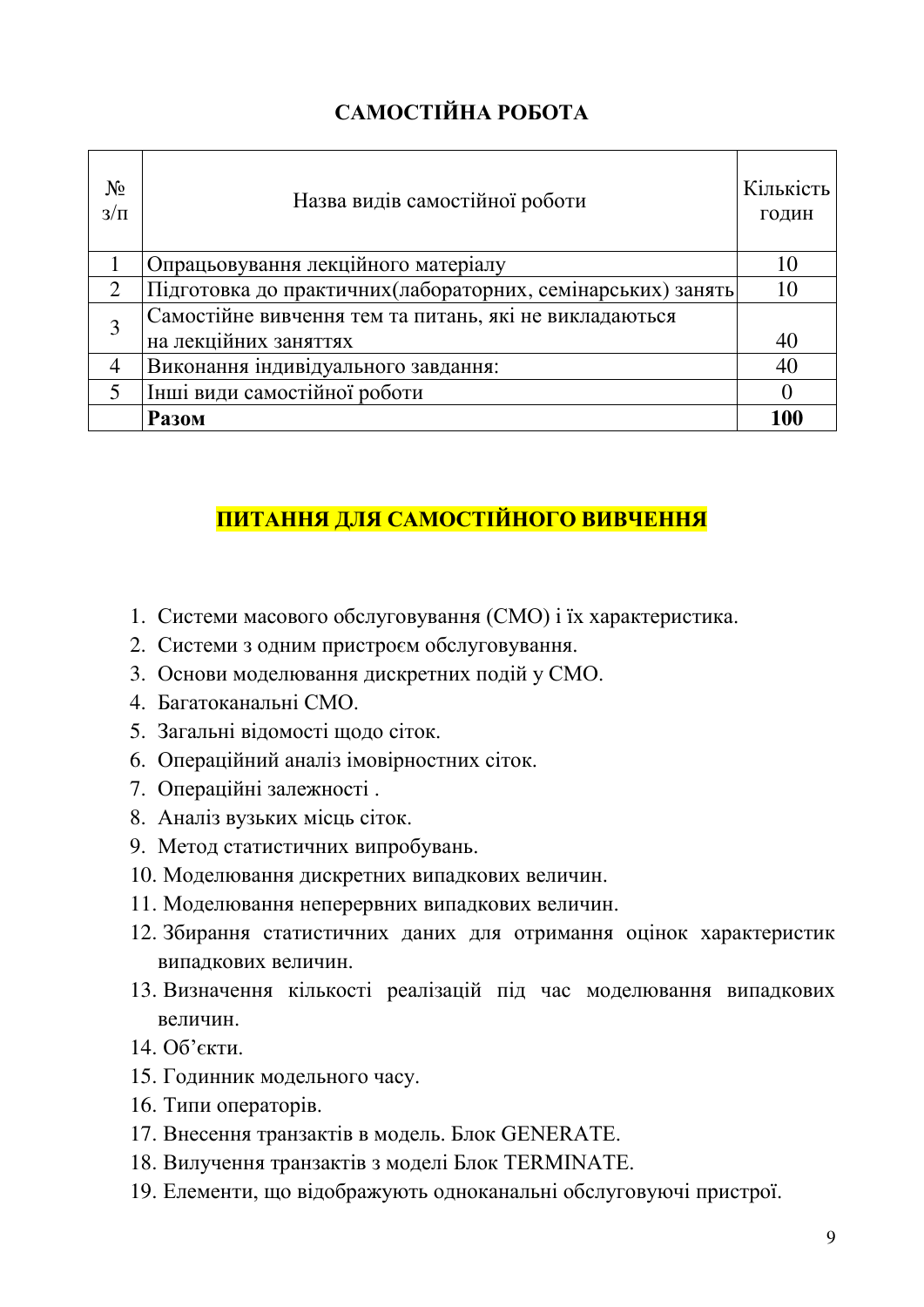- 20. Реалізація затримки в часі. Блок ADVANCE.
- 21. Збирання статистики щодо очікування. Блоки OUEUE, DEPART.
- 22. Перехід транзакта до блока, що відмінний від наступного. Блок TRANSFER.
- 23. Моделювання багатоканальних пристроїв.
- 24. Приклади побудови GPSS-моделей.
- 25. Змінні.
- 26. Визначення функції в GPSS.
- 27. Стандартні числові атрибути, параметри транзактів. Блоки ASSIGN, MARK, LOOP.
- 28. Зміна пріоритетів транзактів. Блок PRIORITY.
- 29. Організація обслуговування з перериванням. Блоки PREEMPT, RETURN.
- 30. Величини, що зберігаються.
- 31. Перевірка числових виразів. Блок TEST.
- 32. Визначення і використання таблиць.
- 33. Посередня адресація.
- 34. Обробка транзактів, що належать одному сімейству.
- 35. Управління процесом моделювання в системі GPSS.
- 36. Списки користувачів.
- 37. Блоки управління потоками транзактів LOGIC, GATE LR, GATE LS, GATE.
- 38. Організація виводу часових рядів з GPSS-моделі.
- 39. Коротка характеристика мови PLUS.
- 40. Команди GPSS World.
- 41. Діалогові можливості GPSS World.
- 42. Вілмінності між GPSS World и GPSS/PC.

#### МЕТОДИ НАВЧАННЯ

При викладанні навчальної дисципліни для активізації навчального процесу передбачено застосування сучасних навчальних технологій, таких, як: проблемні лекції; робота в малих групах; семінари-дискусії; кейс-метод; ділові ігри.

Проблемні лекції спрямовані на розвиток логічного мислення студентів. Коло питань теми лекції обмежується двома-трьома ключовими моментами, увага студентів концентрується на матеріалі, що не знайшов широкого відображення в підручниках, використовується досвід закордонних навчальних закладів з роздаванням студентам під час лекцій друкованого матеріалу та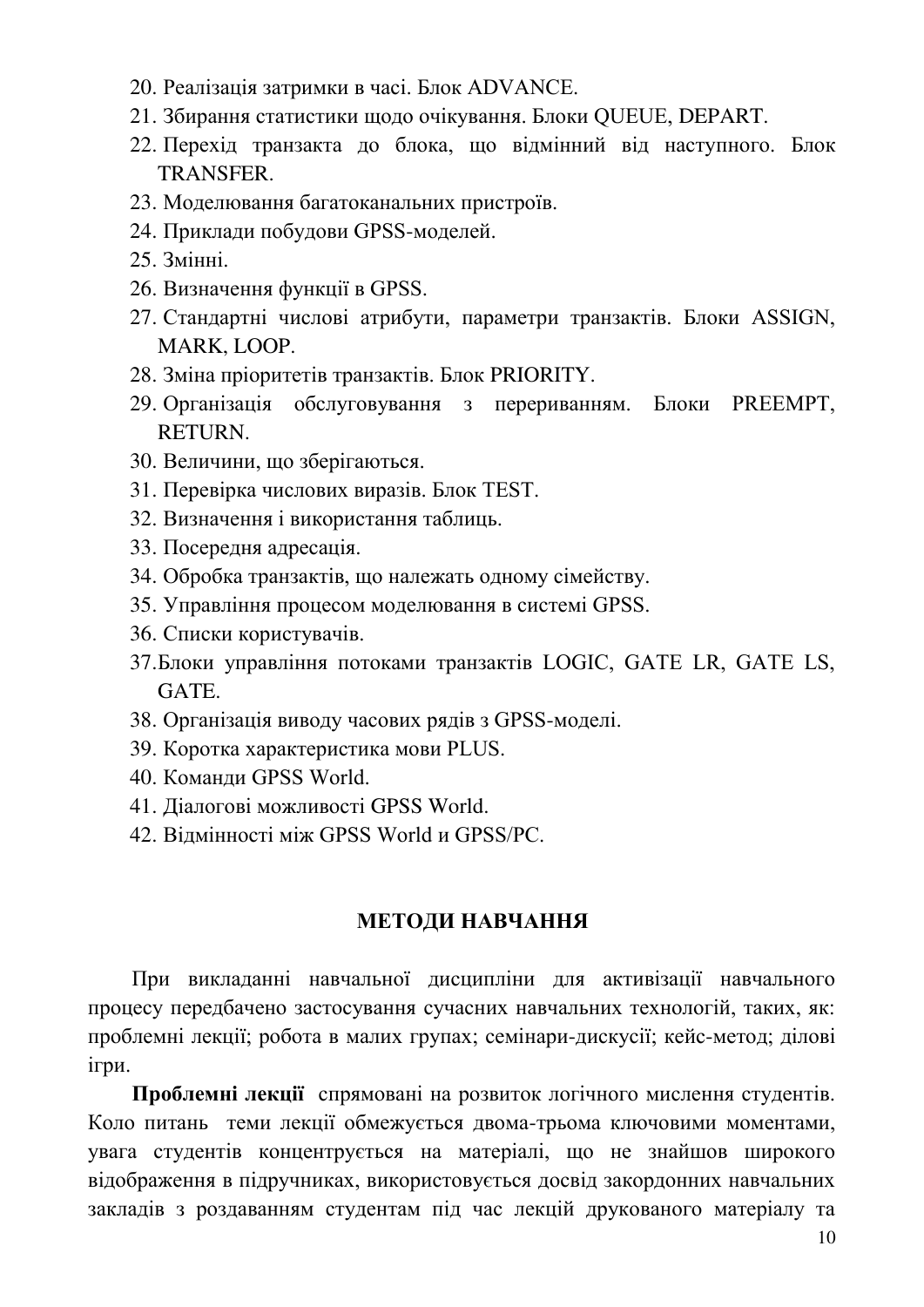виділенням головних висновків з питань, що розглядаються. При викладанні лекційного матеріалу студентам пропонуються питання для самостійного розмірковування. При цьому лектор задає запитання, які спонукають студента шукати розв'язання проблемної ситуації. Така система примушує студентів сконцентруватися і почати активно мислити в пошуках правильної відповіді.

На початку проведення проблемної лекції необхідно чітко сформулювати проблему, яку необхідно вирішити студентам. При викладанні лекційного матеріалу слід уникати прямої відповіді на поставлені запитання, а висвітлювати лекційний матеріал таким чином, щоб отриману інформацію студент міг використовувати при розв'язанні проблеми.

Міні-лекції передбачають викладення навчального матеріалу за короткий проміжок часу й характеризуються значною ємністю, складністю логічних побудов, образів, доказів та узагальнень. Міні-лекції проводяться, як правило, як частина заняття-дослідження. На початку проведення міні-лекції за вказаними темами лектор акцентує увагу студентів на необхідності представити викладений лекційний матеріал у так званому структурно-логічному вигляді. На розгляд виносяться питання, які зафіксовані у плані лекцій, але викладаються вони стисло. Лекційне заняття, проведене у такий спосіб, пробуджує у студента активність та увагу при сприйнятті матеріалу, а також спрямовує його на використання системного підходу при відтворенні інформації, яку він одержав від викладача. Проблемні лекції та міні-лекції доцільно поєднувати з такою формою активізації навчального процесу, як робота в малих групах.

Робота в малих групах дає змогу структурувати лекційні або лабораторні заняття за формою і змістом, створює можливості для участі кожного студента в роботі за темою заняття, забезпечує формування особистісних якостей та досвіду соціального спілкування. Після висвітлення проблеми (при використанні проблемних лекцій) або стислого викладання матеріалу (при використанні міні-лекцій) студентам пропонується об'єднуватися у групи по 5-6 осіб та презентувати наприкінці заняття своє бачення та сприйняття матеріалу.

Презентації – виступи перед аудиторією, що використовуються для представлення певних досягнень, результатів роботи групи, звіту про виконання індивідуальних завдань. Однією з позитивних рис презентації та її переваг при використанні в навчальному процесі є обмін досвідом, який здобули студенти при роботі у певній малій групі.

**Лабораторні заняття (з елементами семінарської дискусії)** дозволяють формувати у студентів навички особистого експериментального дослідження фізичних процесів що відбуваються під час роботи компонентів операційної системи, проводити аналіз умов її функціонування, а також розробляти нові елементи та системні компоненти відповідно до вимог, що пред'являються до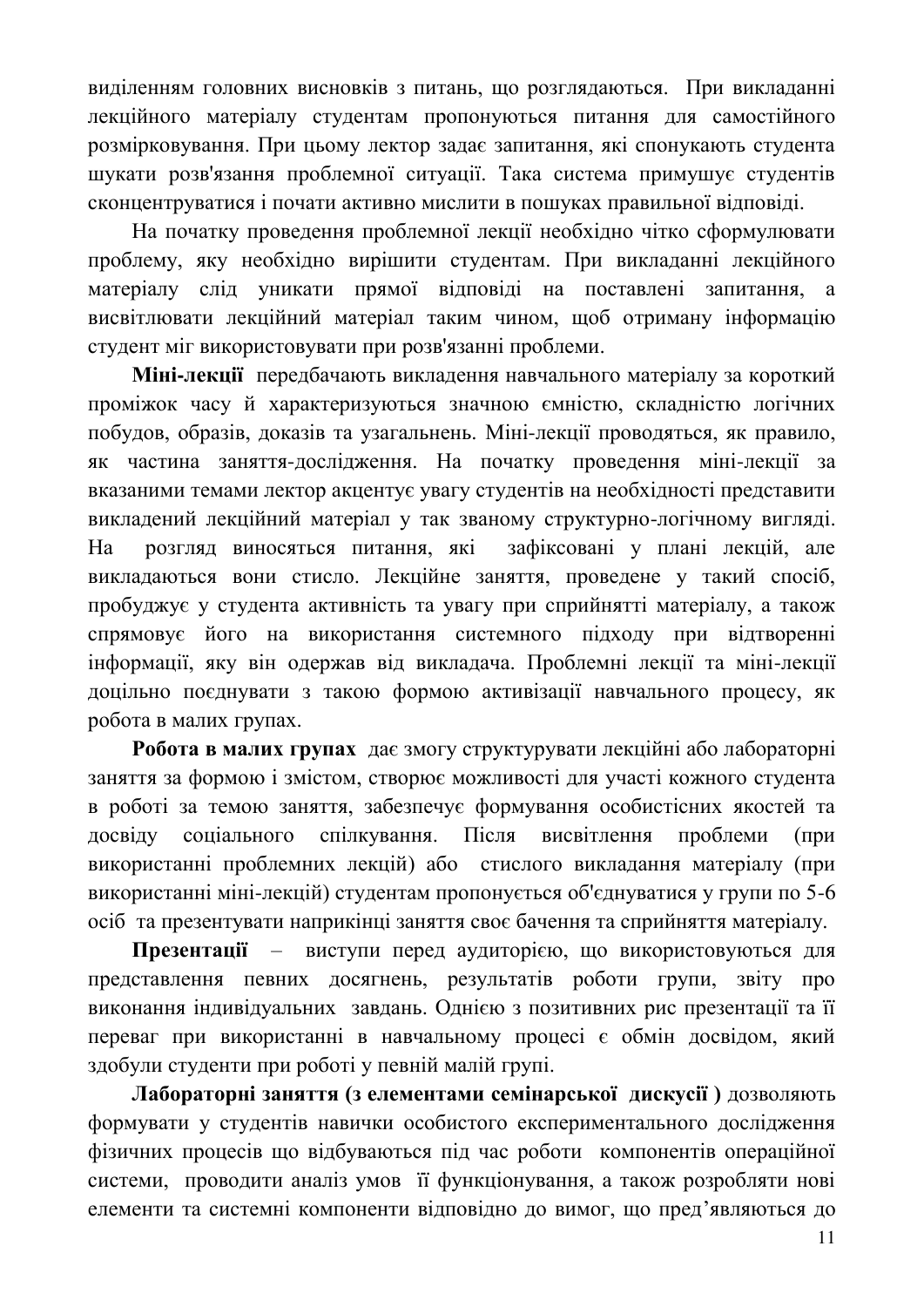них, узагальнювати отримані результати, формулювати висновки та думки, вести подальший обмін думками та поглядами з іншими учасниками щодо отриманих результатів досліджень з даної теми, а також розвивають творче мислення, допомагають формувати погляди і переконання, вчать об'єктивно оцінювати результати і пропозиції опонентів, критично підходити до власних результатів та поглядів.

**Ділові та рольові ігри** – форма активізації студентів, за якої вони задіяні в процесі інсценізації певної виробничої ситуації у ролі безпосередніх учасників подій. Наприклад, при проведенні лабораторного заняття за темою "Дослідження організації пам'яті в захищеному режимі" слід поділити аудиторію на групи, кожній з яких дати завдання використовуючи різноманітні алгоритми розподілу пам'яті визначити ступінь ефективності використання фізичної пам'яті комп'ютера.

**Кейс-метод** – метод аналізу конкретних ситуацій, який дає змогу наблизити процес навчання до реальної практичної діяльності спеціалістів і передбачає розгляд виробничих, управлінських та інших ситуацій, складних конфліктних випадків, проблемних ситуацій, інцидентів у процесі вивчення навчального матеріалу.

### МЕТОДИ КОНТРОЛЮ

Система оцінювання знань, вмінь та навичок студентів передбачає виставлення оцінок за усіма формами проведення занять. Перевірка та оцінювання знань студентів може проводитись у таких формах:

1. Оцінювання роботи студентів у процесі лабораторних занять.

- 2. Проведення проміжного контролю.
- з. Проведення модульного контролю.

Загальна модульна оцінка складається з поточної оцінки, яку студент отримує під час лабораторних занять та оцінки за виконання модульної контрольної роботи.

Загальна оцінка з дисципліни визначається як середнє арифметичне модульних оцінок.

### Порядок поточного оцінювання знань студентів

Поточне оцінювання здійснюється під час проведення лабораторних занять і має на меті перевірку рівня підготовленості студента до виконання конкретної роботи. Об'єктами поточного контролю є:

1) активність та результативність роботи студента протягом семестру над вивченням програмного матеріалу дисципліни; відвідування занять;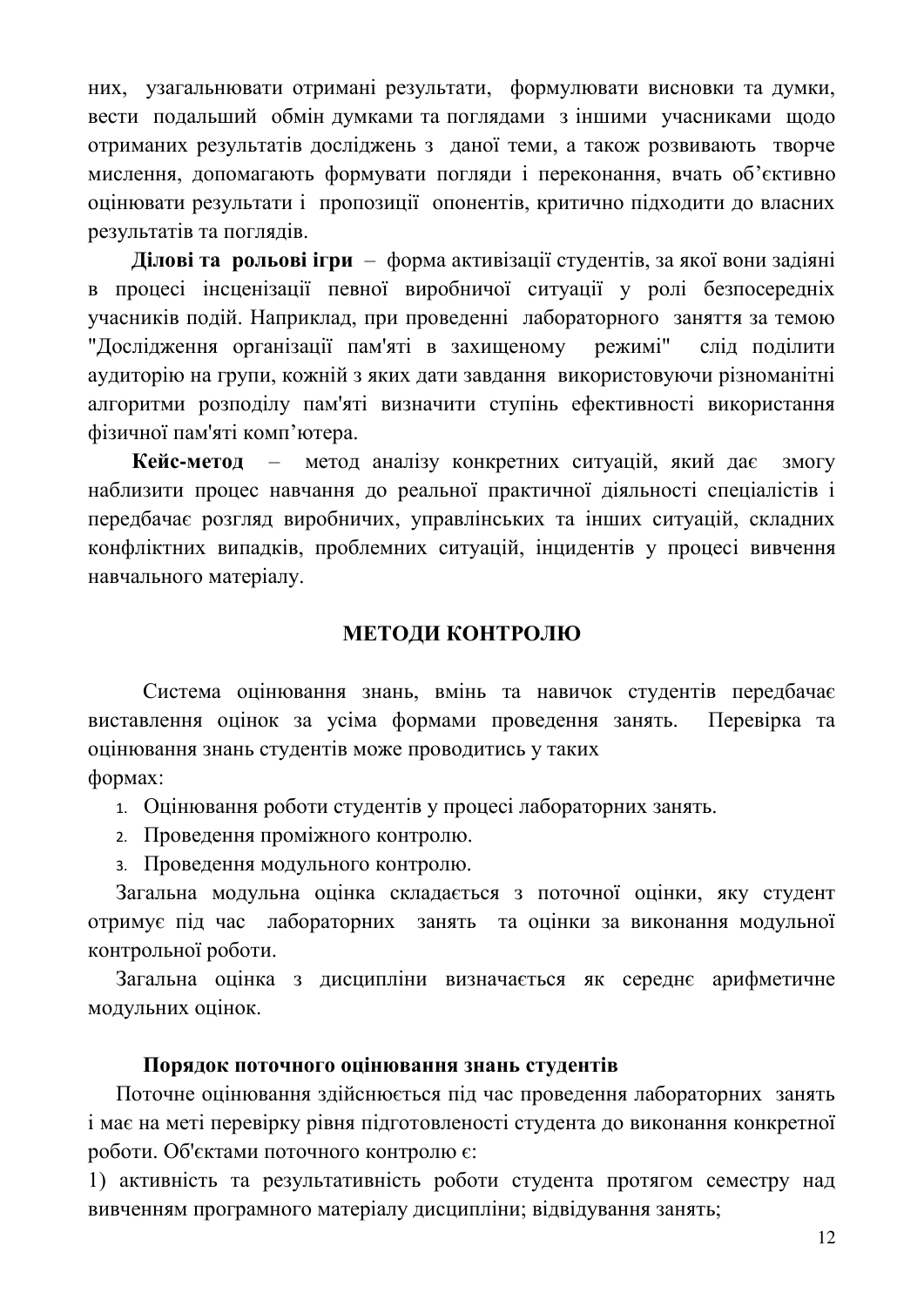2) виконання проміжного контролю;

3) виконання модульного контрольного завдання.

## Контроль систематичного виконання самостійної роботи та активності на лабораторних заняттях

Оцінювання проводиться за 5-бальною шкалою за такими критеріями: 1) розуміння, ступінь засвоєння теорії та методології проблем, що розглядаються;

2) ступінь засвоєння матеріалу дисципліни;

3) ознайомлення з рекомендованою літературою, а також із сучасною літературою з питань, що розглядаються;

4) уміння поєднувати теорію з практикою при розгляді виробничих ситуацій, розв'язанні задач, проведенні розрахунків при виконанні завдань, винесених для самостійного опрацювання, та завдань, винесених на розгляд в аудиторії;

5) логіка, структура, стиль викладу матеріалу в письмових роботах і при виступах в аудиторії, вміння обґрунтовувати свою позицію, здійснювати узагальнення інформації та робити висновки.

Оцінка "відмінно" ставиться за умови відповідності виконаного завдання студента або його усної відповіді до всіх п'яти зазначених критеріїв.

Відсутність тієї чи іншої складової знижує оцінку на відповідну кількість балів.

При оцінюванні практичних завдань увага приділяється також їх якості та самостійності, своєчасності здачі виконаних завдань викладачу (згідно з графіком навчального процесу). Якщо якась із вимог не буде виконана, то оцінка буде знижена.

#### Проміжний модульний контроль

Проміжний модульний контроль рівня знань передбачає виявлення опанування студентом матеріалу лекційного модуля та вміння застосовувати його для вирішення практичної ситуації і проводиться у вигляді тестування. При цьому тестове завдання може містити як запитання, що стосуються суто теоретичного матеріалу, так і запитання, спрямовані на вирішення невеличкого практичного завдання.

Тестове завдання містить запитання одиничного і множинного вибору різного рівня складності. Для оцінювання рівня відповідей студентів на тестові завдання використовуються такі критерії оцінювання:

- $-$  оцінка "відмінно" (12 10 балів) виставляться у випадку, якщо студент правильно відповів на 24 – 20 тестових запитань;
- $-$  оцінка "дуже добре" (9 балів) 19 18 правильних відповідей;
- оцінка "добре"  $(8 7)$ балів) 17 14 правильних відповідей;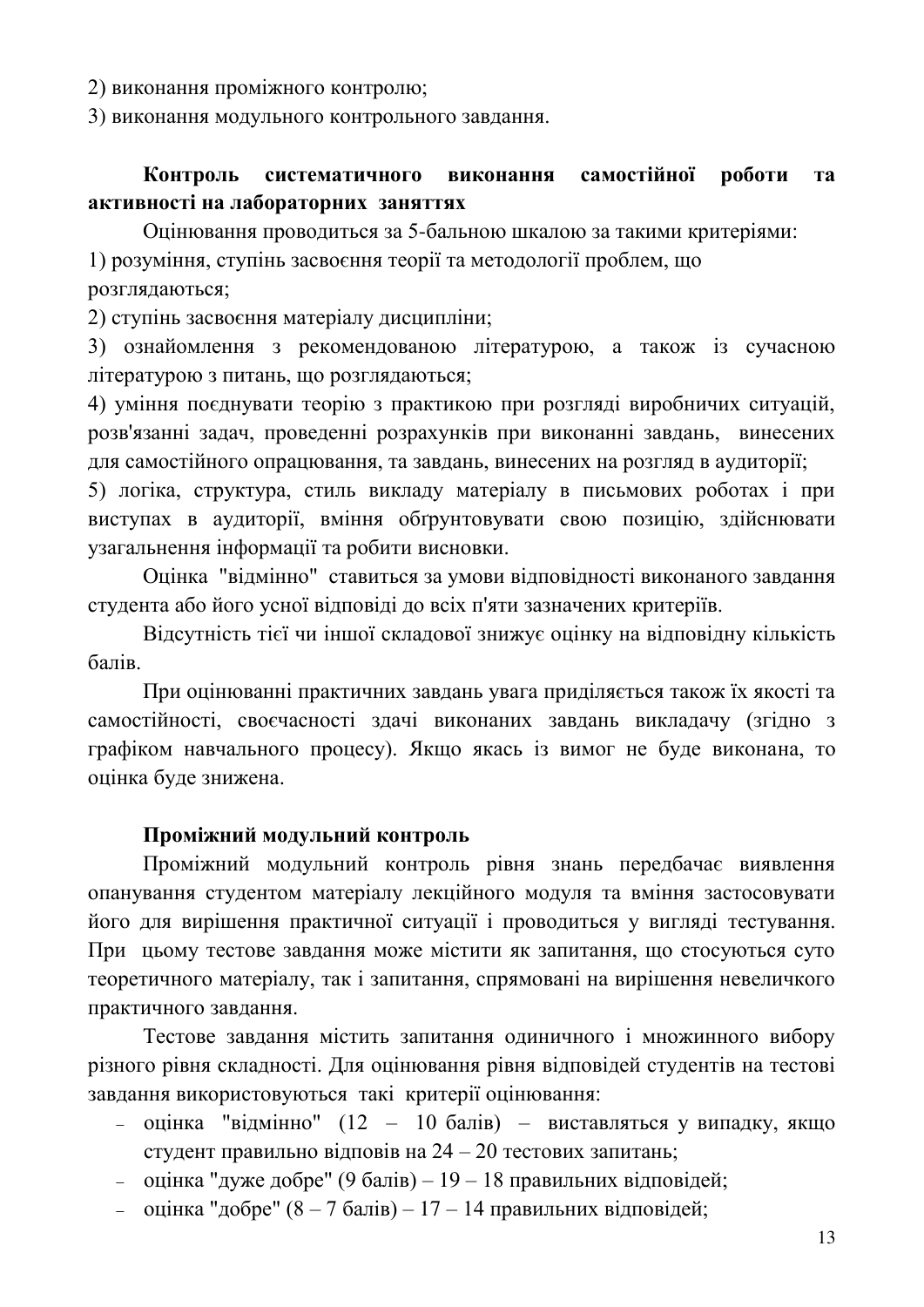- оцінка "задовільно" (6 балів) 13 12 правильних відповідей;
- $-$  оцінка "достатньо" (5 4 балів) 11 8 правильних відповідей;
- $-$  оцінка "незадовільно" (3 бали) 7 6 правильних відповідей;
- $-$  оцінка "незадовільно" (2 1 бали) 5 0 правильних відповідей.

Тести для проміжного контролю обираються із загального переліку тестів за відповідними модулями.

# Проведення модульного контролю

Модульний контроль здійснюється та оцінюється за двома складовими: лекційний (теоретичний) модуль та практичний модуль.

Теоретичний модульний контроль проводиться у письмовій формі після того як розглянуто весь теоретичний матеріал. Після вивчення тем  $1 - 3$ (модуль 1) студенти денної форми навчання виконують – завдання до модуля 1. Відповідно, після вивчення тем 4 – 5 (модуль 2) – завдання до модуля 2.

Практичний модульний контроль проводить після виконаних лабораторних завдань у межах кожного з двох модулів з урахуванням захищених звітів з лабораторних робіт.

Теоретичне модульне завдання оцінюється за 12-бальною системою відповідно до кваліфікаційних вимог до бакалаврів напряму підготовки 6.050101 "Комп'ютерні науки". При цьому вважається, що для набору 1 бала оцінки потрібно правильно відповісти на 2 запитання завдання до модуля.

Загальна оцінка за практичне модульне завдання визначається як середнє арифметичне з оцінок за виконані лабораторні роботи при округленні в сторону студента.

Підсумкова оцінка з дисципліни розраховується як середня з кількох складових, що враховує оцінки кожного виду контролю (дві оцінки за результатами поточного модульного контролю за роботу протягом семестру).

# РОЗПОДІЛ БАЛІВ, ЯКІ ОТРИМУЮТЬ СТУДЕНТИ, ТА ШКАЛА ОЦІНЮВАННЯ ЗНАНЬ ТА УМІНЬ (НАЦІОНАЛЬНА ТА ECTS)

|                               | Поточний контроль |           |             | Семестровий | Всього  |
|-------------------------------|-------------------|-----------|-------------|-------------|---------|
|                               |                   |           |             | контроль    | 3a      |
|                               | KP                | $J$ I $D$ | <b>ІНДЗ</b> |             | семестр |
| Підсумкові бали               |                   | 85        |             |             | 100     |
| Макс. проміжні бали           | 25                |           | 30          |             |         |
| Кільк. од. обліку у семестрі  |                   |           |             |             |         |
| Макс. проміжних балів, всього | 25                | 25        | 35          |             | 100     |

## Таблиця 4 – Розподіл балів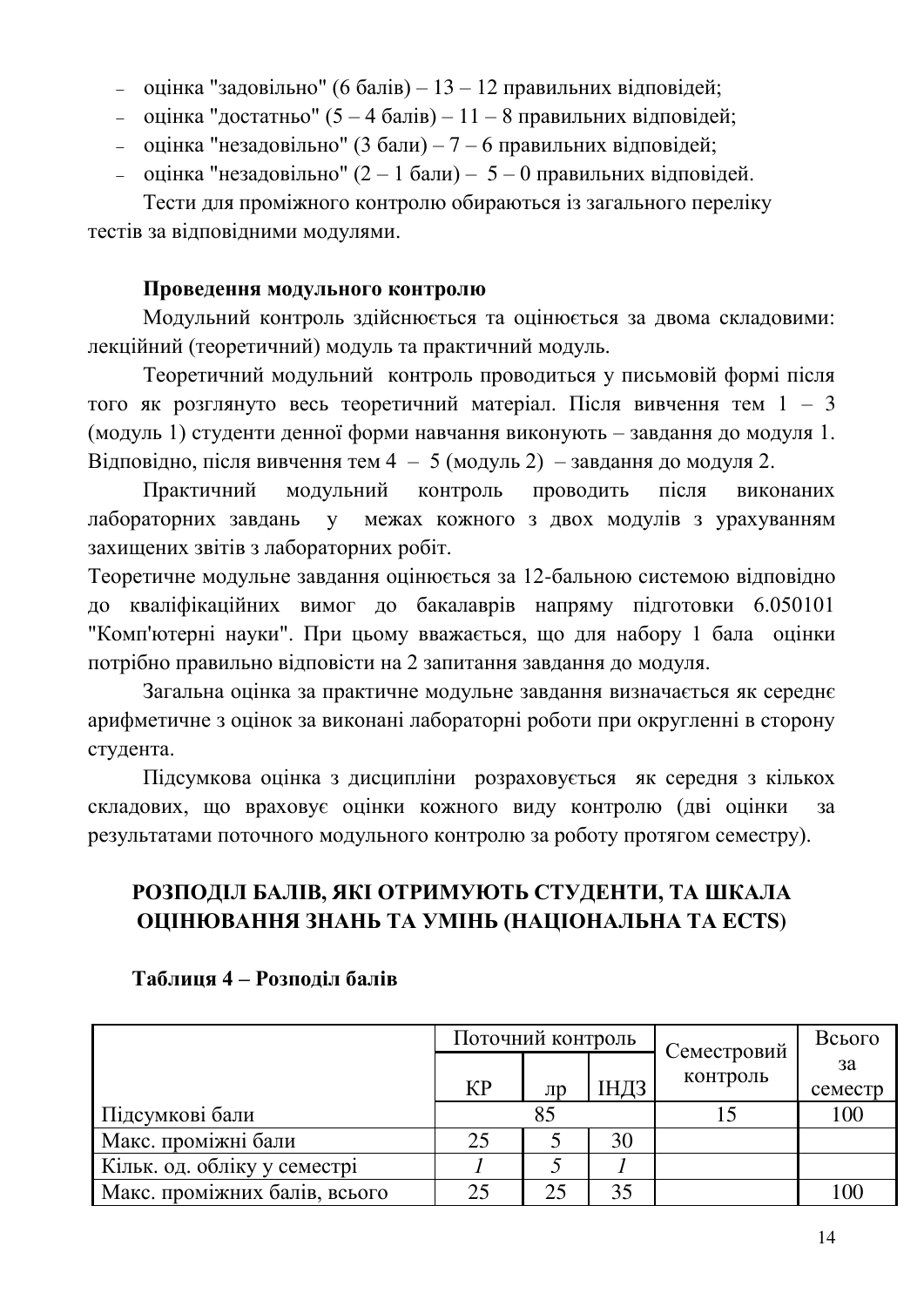| $T$ $\sim$<br>оеф перерахунку   |   |   |   |       |
|---------------------------------|---|---|---|-------|
| кільк.підсумкових балів<br>Макс | ت | ت | ັ | 1 V V |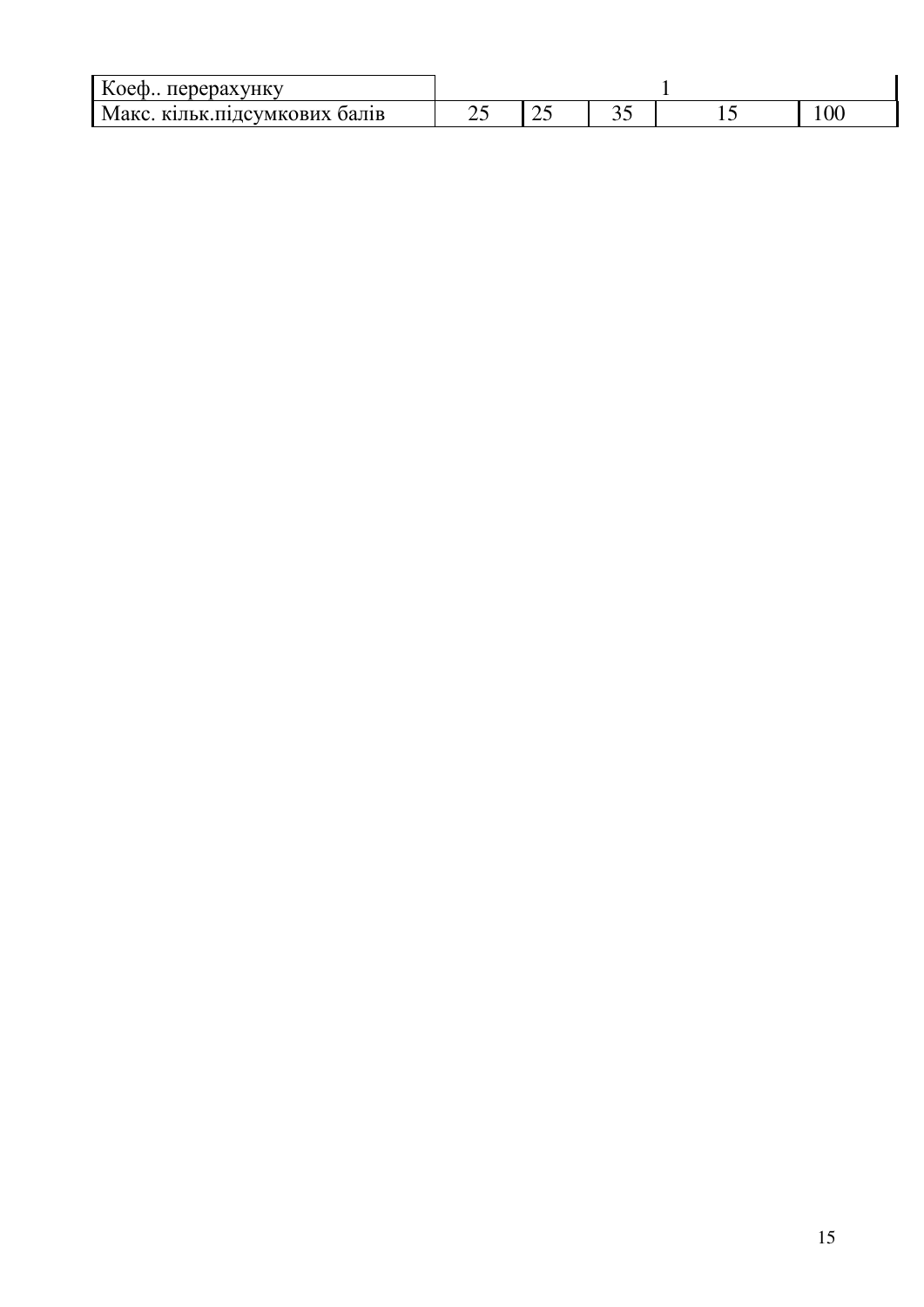| Сума балів за всі види<br>навчальної діяльності | Оцінка ECTS   | Оцінка<br>за національною шкалою                                    |
|-------------------------------------------------|---------------|---------------------------------------------------------------------|
| 90100                                           | A             | відмінно                                                            |
| 8289                                            | B             | добре                                                               |
| 7481                                            | $\mathcal{C}$ |                                                                     |
| 6473                                            | D             | задовільно                                                          |
| 6063                                            | E             |                                                                     |
| 3559                                            | <b>FX</b>     | незадовільно з можливістю<br>повторного складання                   |
| 034                                             | $\mathbf{F}$  | незадовільно з обов'язковим<br>повторним<br>вивченням<br>дисципліни |

Таблиця 2. Шкала оцінювання знань та умінь: національна та ЄКТС

# НАВЧАЛЬНО-МЕТОДИЧНЕ ЗАБЕЗПЕЧЕННЯ НАВЧАЛЬНОЇ ЛИСШИПЛІНИ

**-**

### РЕКОМЕНДОВАНА ЛІТЕРАТУРА

#### $B$ *азова*

1. Duran Juan M., Arnold Eckhart (eds.) Computer Simulations and the Changing Face of Scientific Experimentation. Cambridge: Cambridge Scholars Publishing,  $2013. - 260$  p.

2. Стеценко, І.В. Моделювання систем: навч. посіб. [Електронний ресурс, текст] / І.В. Стеценко; М-во освіти і науки України, Черкас. держ. технол. ун-т. – Черкаси: ЧДТУ, 2010. – 399 с.

3. Комп'ютерне моделювання систем та процесів. Методи обчислень. Частина 1 : навчальний посібник / Квєтний Р. Н., Богач І. В., Бойко О. Р., Софина О. Ю., Шушура О.М.; за заг. ред. Р.Н. Квєтного. – Вінниця: ВНТУ,  $2012. - 193$  c.

4. Нестеренко Б.Б., Новотарський М.А. Формальні заходи моделювання паралельних процесів та систем. - Національна академія наук України, Інститут математики. — Київ: Академперіодика, 2016. — 194 с.

5. Бахарева Н.Ф., Тарасов В.Н. Компьютерное моделирование вычислительных систем. Теория, алгоритмы, программы. 3-е изд., перераб. -Самара : Изд-во ПГУТИ, 2017. — 208 с.